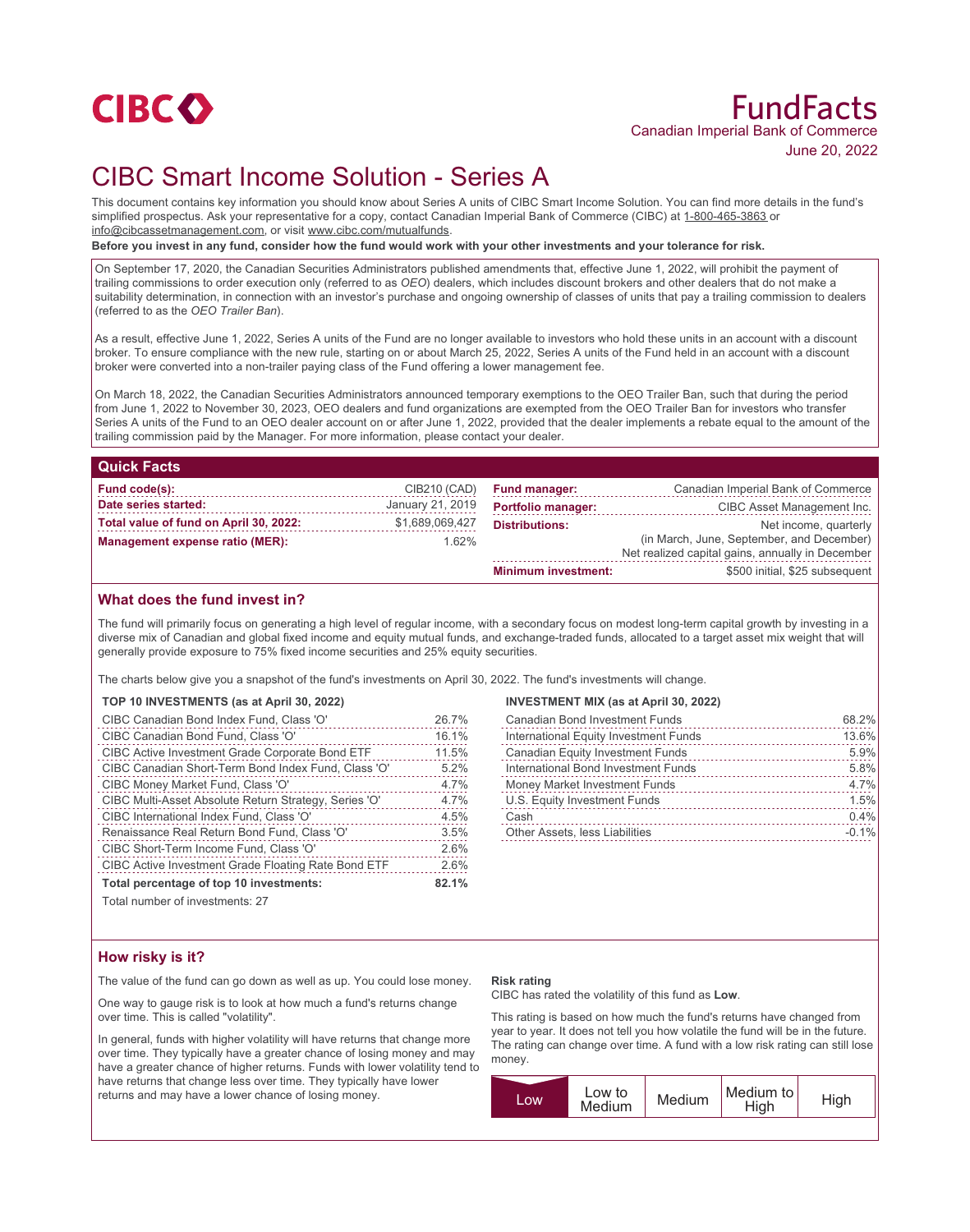## **FundFacts**

For more information about the risk rating, refer to *Investment Risk Classification Methodology* under *Specific Information About Each of the Mutual Funds Described in this Document* in the fund's simplified prospectus. For more information about specific risks that can affect the fund's returns, refer to the simplified prospectus under the section *What are the Risks of Investing in the Fund?* for the fund.

#### **No guarantees**

Like most mutual funds, this fund does not have any guarantees. You may not get back the amount of money you invest.

## **How has the fund performed?**

This section tells you how Series A units of the fund have performed over the past 2 years. Returns are after expenses have been deducted. These expenses reduce the fund's returns.

#### **YEAR-BY-YEAR RETURNS**

This chart shows how Series A units of the fund performed in each of the past 2 calendar years. Series A units dropped in value in 1 of the 2 years. The range of returns and change from year to year can help you assess how risky the fund has been in the past. It does not tell you how the fund will perform in the future.



#### **BEST AND WORST 3-MONTH RETURNS**

This table shows the best and worst returns for Series A units of the fund in a 3-month period over the past 2 calendar years. The best and worst 3-month returns could be higher or lower in the future. Consider how much of a loss you could afford to take in a short period of time.

|                     | <b>Return</b> | 3 months ending | If you invested \$1,000 at the beginning of the period |
|---------------------|---------------|-----------------|--------------------------------------------------------|
| <b>Best return</b>  | $6.6\%$       | June 30, 2020   | Your investment would rise to \$1,066                  |
| <b>Worst return</b> | $-3.2\%$      | March 31, 2020  | Your investment would drop to \$968                    |

#### **AVERAGE RETURN**

The annual compounded return of Series A units of the fund since January 21, 2019 was 0.9%. If you had invested \$1,000 in the fund on January 21, 2019, your investment would be worth \$1,029 as at April 30, 2022.

| Who is this fund for?                                                                                                                                                             | A word about tax                                                                                                                                                                                                                                                                                     |
|-----------------------------------------------------------------------------------------------------------------------------------------------------------------------------------|------------------------------------------------------------------------------------------------------------------------------------------------------------------------------------------------------------------------------------------------------------------------------------------------------|
| Investors who:<br>• are seeking a high level of regular income with a secondary focus on<br>modest long-term capital growth; and<br>• are investing for the short to medium term. | In general, you will have to pay income tax on any money you make on a<br>fund. How much you pay depends on the tax laws where you live and<br>whether or not you hold the fund in a registered plan such as a<br>Registered Retirement Savings Plan (RRSP) or a Tax-Free Savings<br>Account (TFSA). |
|                                                                                                                                                                                   | Keep in mind that if you hold your fund in a non-registered plan, fund<br>distributions are included in your taxable income, whether you receive<br>them in cash or have them reinvested.                                                                                                            |

### **How much does it cost?**

The following tables show the fees and expenses you could pay to buy, own, and sell Series A units of the fund. The fees and expenses - including any commissions - can vary among series of a fund and among funds. Higher commissions can influence representatives to recommend one investment over another. Ask about other funds and investments that may be suitable for you at a lower cost.

#### **1. SALES CHARGES**

There are no sales charges payable when you buy, switch, or sell units of the fund through CIBC Securities Inc. or CIBC Investor Services Inc. You may pay sales charges if you purchase units of the fund through another firm.